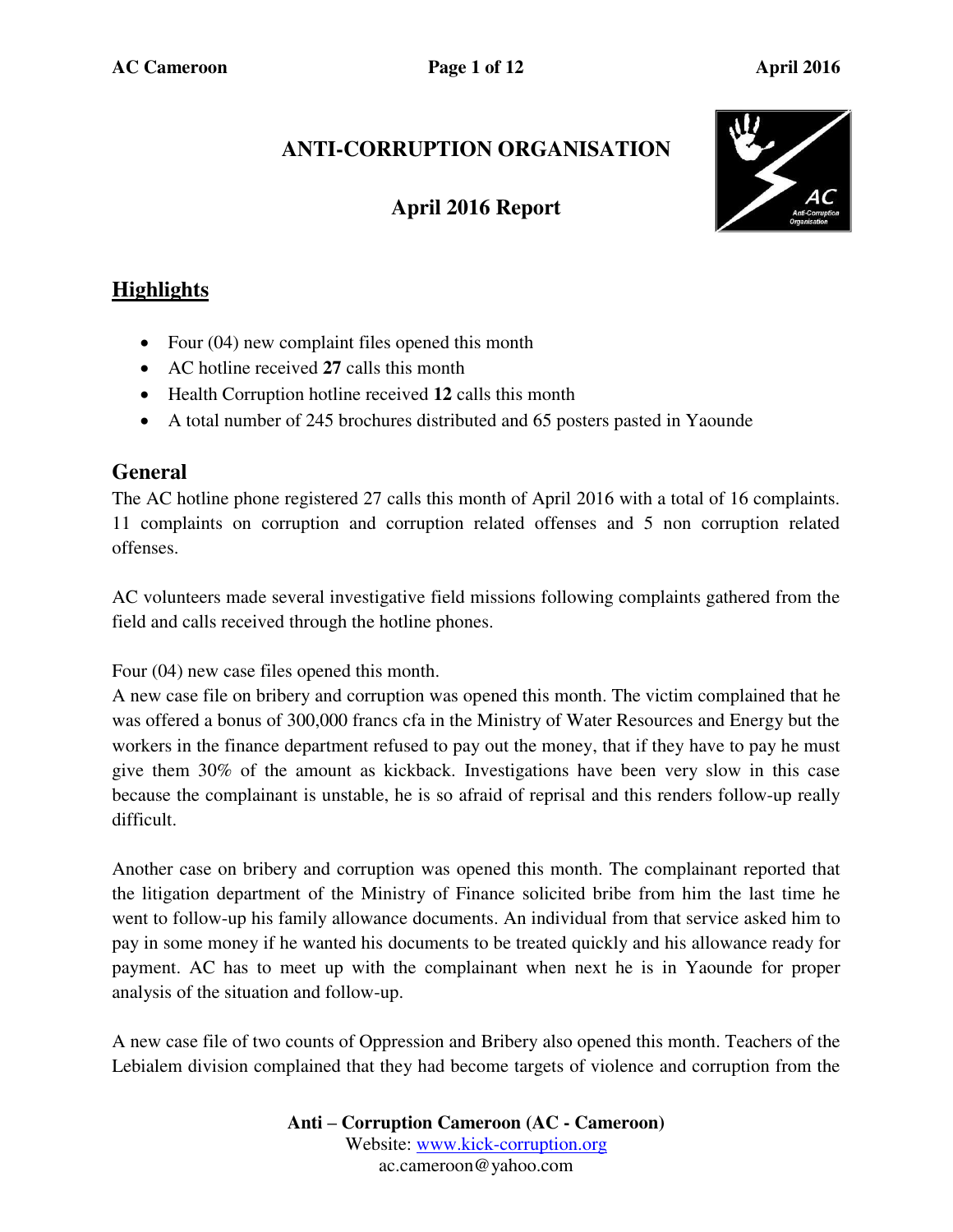forces of law and order. They complained that gendarmes working in Lebialem arrested them without cause and asked them to pay 5,000 francs CFA if they were unfortunate not to have their national identity cards on them. AC's interest was spiked by the act of corruption and the fact that only teachers were targeted and while working on uncovering why, AC discovered that it was a misunderstanding between an individual teacher and a gendarme that had grown to involve other teachers. The head of the Lebialem gendarmerie squad assured AC that it was nothing to worry about since he will put an end to the teacher-gendarme problem.

A new complaint file on misappropriation was opened this month. The complainant reported the principal and PTA committee of the Government Secondary School Barèe for misappropriating funds meant for the payment of temporal teachers. AC was interested in this case because it had received similar complaints from other schools on the nonpayment of salaries for PTA teachers in the last two months. AC contacted the principal who explained that there were not enough funds to pay the teachers as they were still expecting to collect PTA levies from students to be able to meet up with payments.

AC resumed the distribution of brochures and pasting of posters this month as the major activity carried out in order to recruit victims of corruption and educate the public on the fight against corruption. Posters were pasted and brochures distributed in corruption hotspots like the Yaounde and Ekounou court houses and the Mokolo and Central markets. Brochures were also distributed in the university area of SOA during the just ended annual university games.

In that regard, 245 brochures were distributed and 65 posters pasted this month with 6 corruption complaints and 2 non-corruption complaints recruited from the field.

Follow-up was also carried out this month on a bribery case opened last month of March 2016. The victim had complained that a police inspector of the Buea Central police station solicited a bribe of 250,000 FCFA when she went to collect her national identity (ID) card in the guise that her fingerprints did not correspond to the one on her expired ID card. The inspector on his part had claimed the money was being solicited by SACEL not him. Investigations carried out this month at SACEL; the Cameroon Electronic Agency where these ID cards are produced proved that no money was needed to pay for corrections to be done on her ID card but just proof that the fingerprints on both the expired and new ID cards both belonged to the same person in this case the victim. A strategy is being currently adopted to work out this case.

### **AC Hotline Phone**

The AC hotline phone registered **27** calls this month of April 2016 with **11** corruption and corruption assimilated offences and **5** non-corruption related complaints.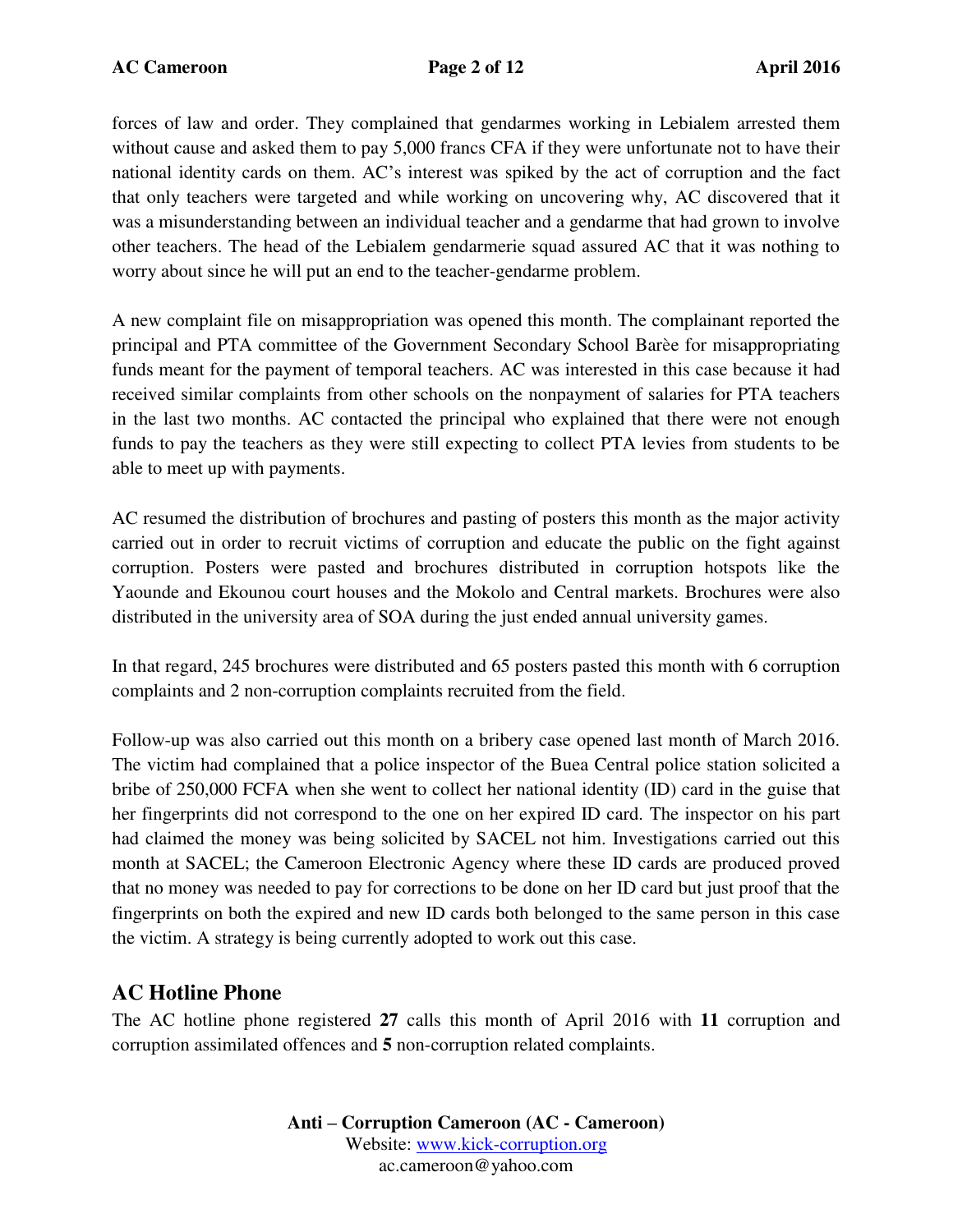In addition to calls received through the AC hotline phone, field work was also carried out around corruption hotspots in Yaounde in a bit to recruit more victims of corruption. In this regard, 245 brochures were distributed and 65 posters pasted with 6 corruption complaints and 2 non-corruption complaints recruited on the field. The calls have been analyzed and represented on charts as seen below.



93% of calls were responsive this month while just 7% of callers' numbers were unavailable

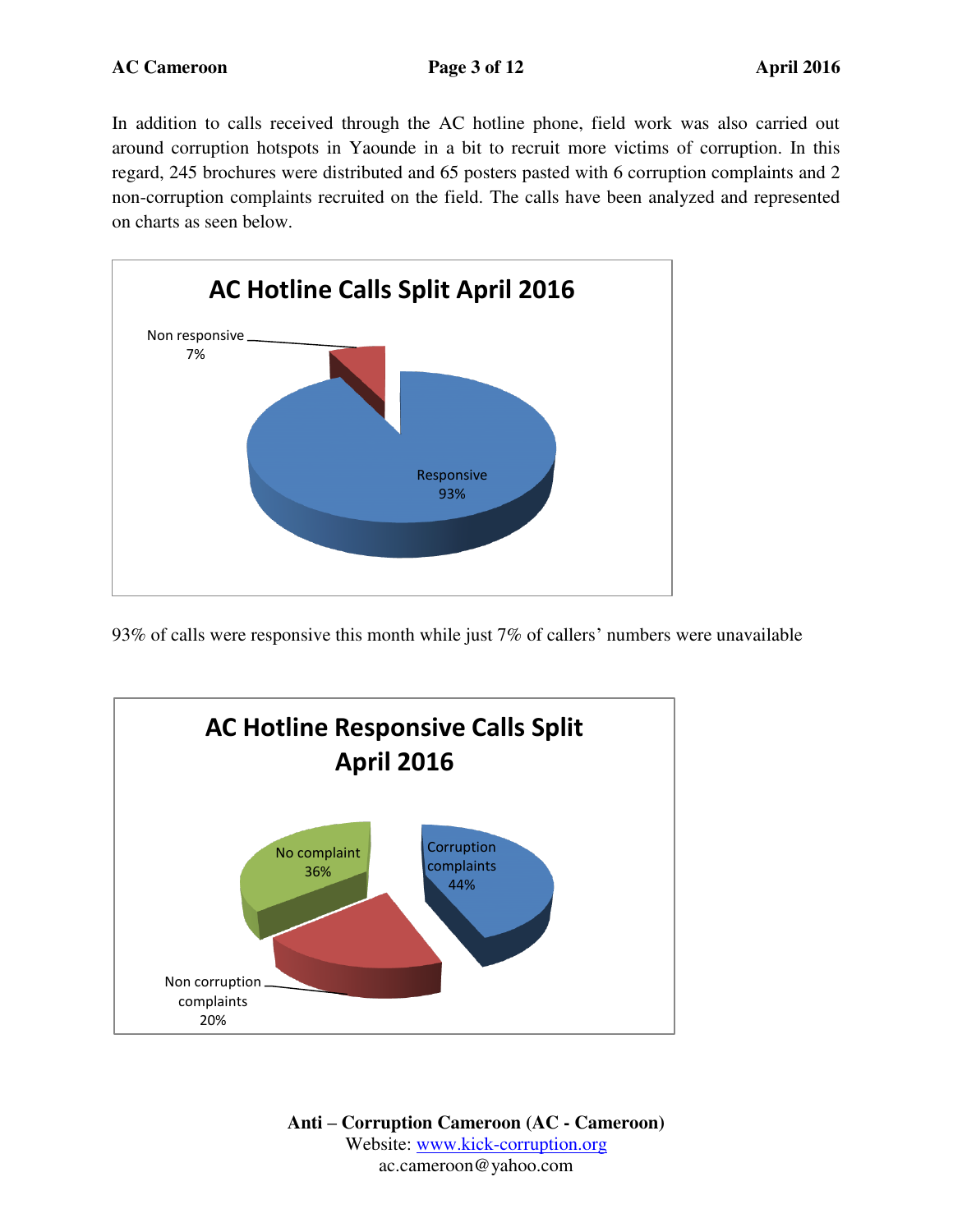44% of responsive calls were complaints against corruption, followed by 36% of callers who reported no complaint but some asked for legal advice while others asked for more information about the project and the last 20% of callers had complaints not related to corruption.



Bribery complaints top the list of corruption complaints as usual with 65% of total complaints, followed by complaints of abuse from corrupt law enforcement officers and civil servants representing 14% while embezzlement complaints, extortion and traffic of influence represented 7% each

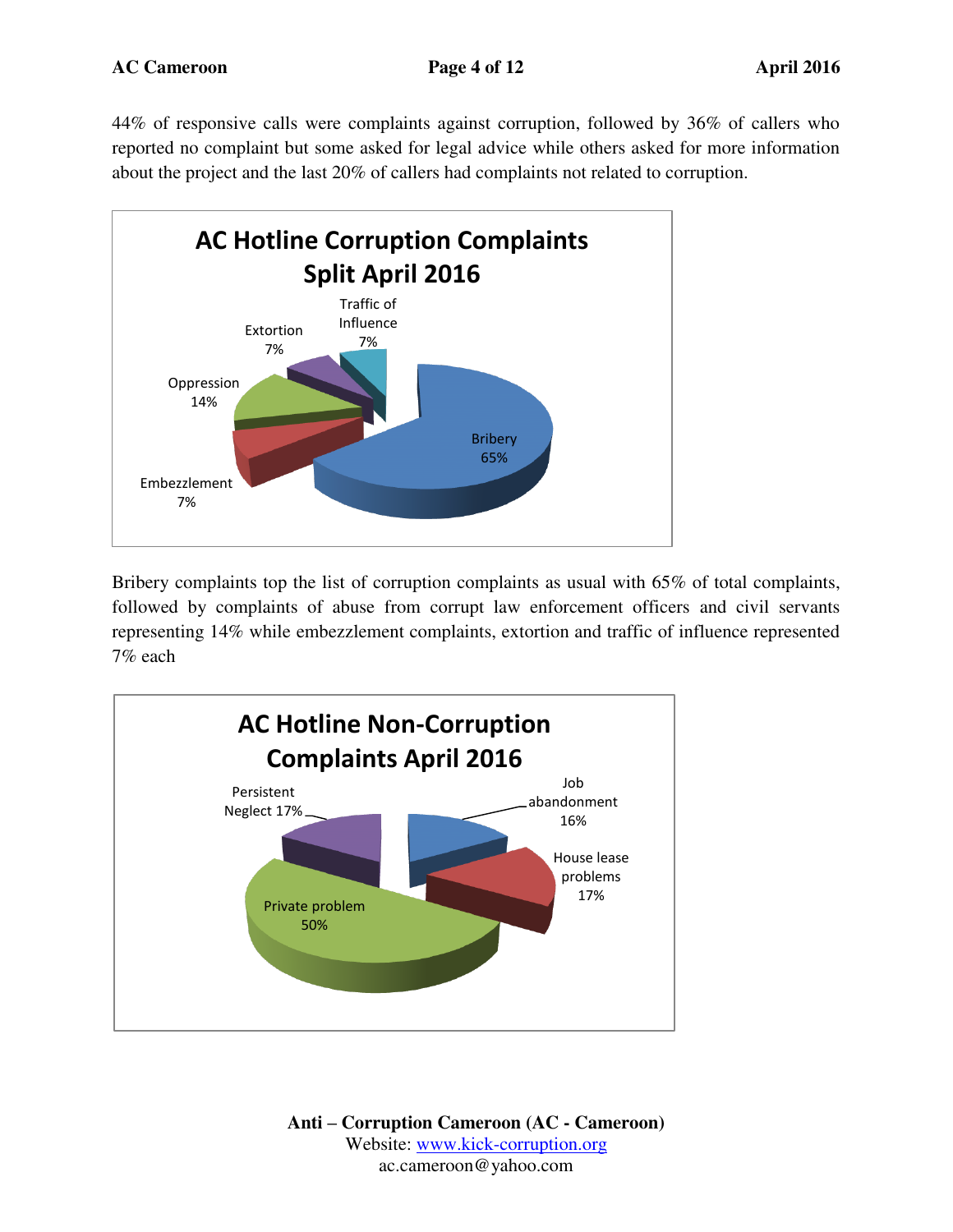50% of non-corruption complaints were complainants with private problems, followed by complaints of slow procession of documents in ministries and house lease problems representing 17% each and lastly, job abandonment complaints with 16%.

### **Gender**



As is the normal trend with calls, the male gender participated most this month with 92% of calls while the female gender participated with just 8%. AC makes a lot of effort to include and relate with more women especially during field activities yet female participation remains low all the time.



### **Age Range of Callers**

**Anti – Corruption Cameroon (AC - Cameroon)** Website: [www.kick-corruption.org](http://www.kick-corruption.org/) ac.cameroon@yahoo.com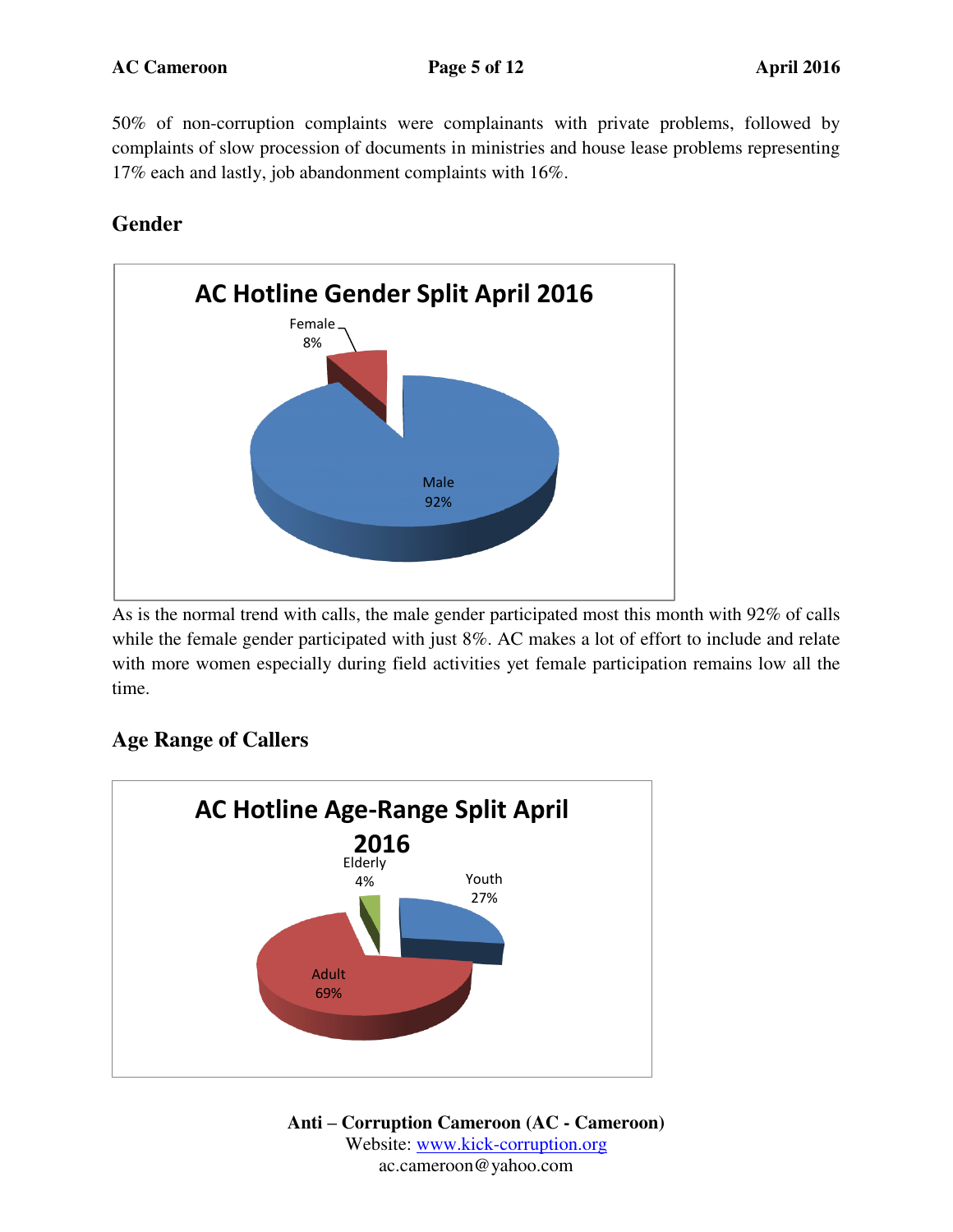This month of April 2016, 69% of calls came from the adult age range, followed by 27% of calls from the youth age range and just 4% of calls from the elderly.



### **Regional Representation**

The Centre region participated with most calls this month of April 2016 representing 56% of total calls, followed by Littoral region with 16%, the South West region with 12%, then the South, East, West and North West regions represented with 4% each. The reason for this great regional imbalance can be explained by the fact that field activities were limited to the confines of the Centre region, Yaounde to be precise, reason why it had the highest number of calls.

#### **Investigations**

Investigations are ongoing on a new case file on bribery opened this month. The victim complained that he was unable to collect his entitlement bonus of 300,000 francs CFA offered by the Ministry of Water Resources and Energy because a few individuals from the finance department refused to pay out the money asking him to relent 30% of the amount first as kickback. AC has great interest in this case but because the complainant is unstable, it is making it difficult to get a headway with the case. He is so afraid of reprisal and because he resides in the North region, a meeting with him has not been possible. He was supposed to send AC material that will prove his case but he didn't. AC intends to meet up with the victim when next he is in Yaounde for proper analysis and follow-up of the case.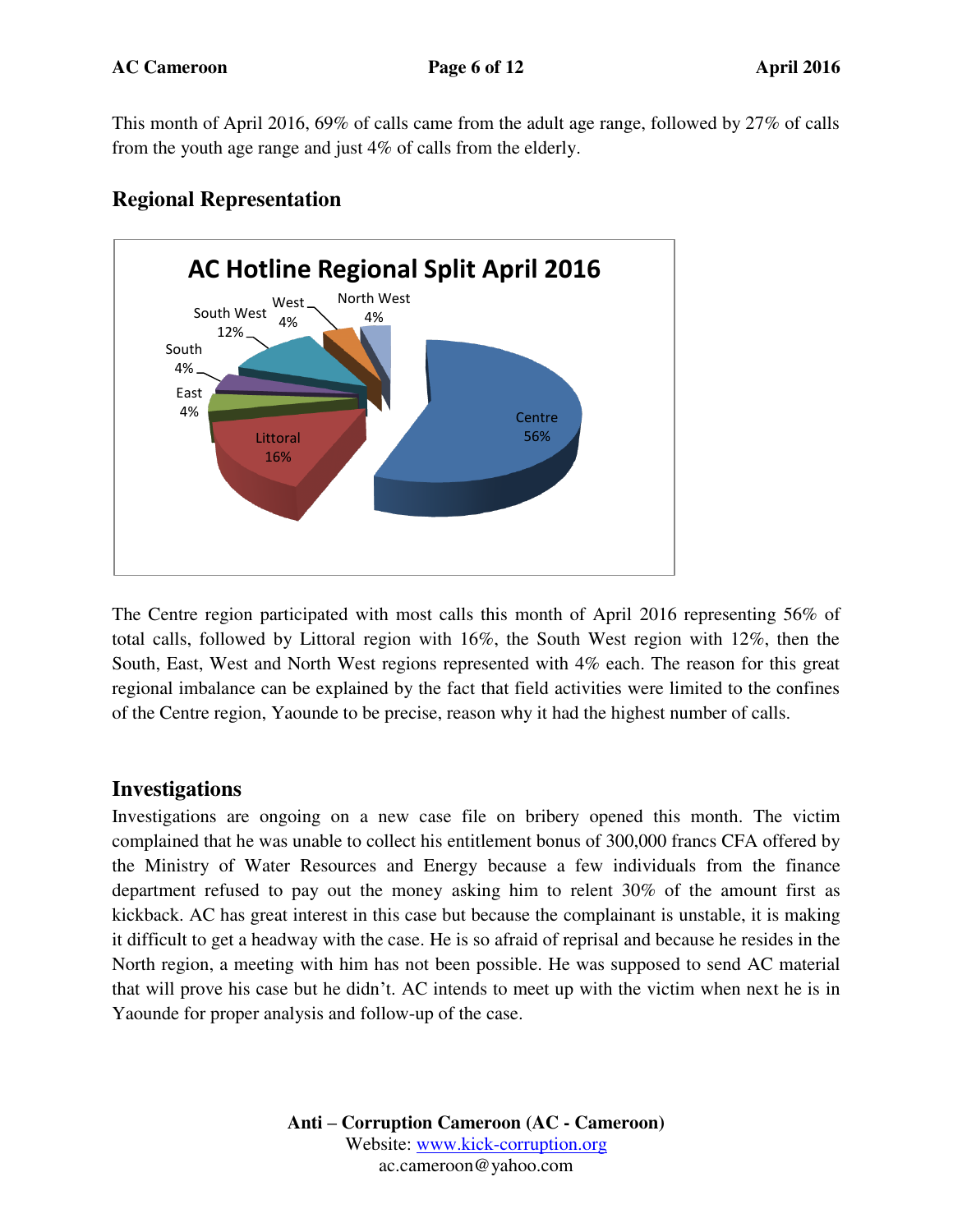Investigations are still ongoing on another bribery case opened this month. The complainant reported that he was solicited bribe by the litigation department of the Ministry of Finance the last time he went to follow-up his family allowance documents. According to him, someone claiming to be in charge of the litigation service asked him to pay in some money if he wanted his documents to be treated quickly and his allowance ready for payment. AC has to meet up with the complainant when next he is in Yaounde for proper analysis of the situation and followup.

Investigations were also carried out on a new case of two counts of oppression and bribery. Teachers of the Lebialem division complained that they had become targets of violence and corruption from the forces of law and order. They complained that the gendarmes arrested them without cause and asked them to pay 5,000 francs if they were unfortunate not to have their national identity card on them. AC's interest was spiked by the act of corruption and the fact that only teachers were targeted. In trying to uncover why, AC discovered that it was a misunderstanding between an individual teacher and a gendarme that had grown to involve other teachers. The head of the Lebialem gendarmerie squad assured AC that it was nothing to worry about since he will put an end to the teacher-gendarme problem.

Investigations were also carried out on a case of misappropriation of funds opened this month. The complainant reported the principal and Parent Teachers' Association (PTA) committee of the Government Secondary School Barèe for misappropriating funds meant for the payment of temporal teachers. AC was interested in this case because it had received similar complaints from other schools on the nonpayment of salaries for PTA teachers in the last two months. AC contacted the principal who explained that there were not enough funds to pay the teachers as they were still expecting to collect PTA levies from students to be able to meet up with payments.

#### **Health Corruption Hotline**

The health corruption hotline phone received 12 calls this month of April with 7 complaints registered. Three complaints regarding payment for already subsidized malaria treatments, one complaint regarding tuberculosis and three non-corruption complaints; 2 on scamming and one on sexual abuse on a minor. The lack of health corruption field activities is the main reason behind this low number calls. Data from the calls has been analyzed as is represented on charts below.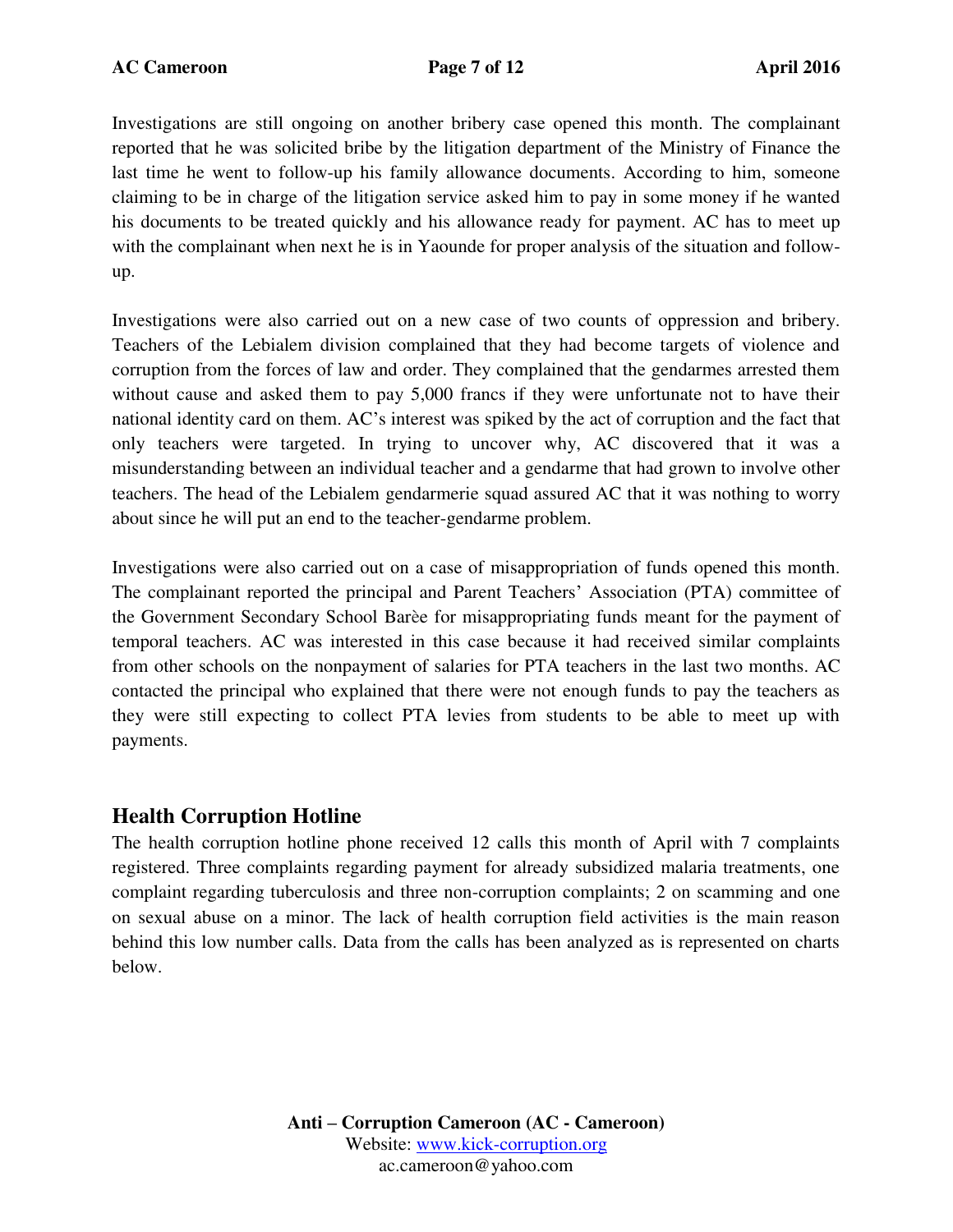

83% of health corruption calls were responsive while just 17% of callers either did not answer their phone when called back or whose numbers were unavailable



This month of April, 40% of health corruption calls were corruption complaints while calls with no complaint and non-corruption complaints both had 30% each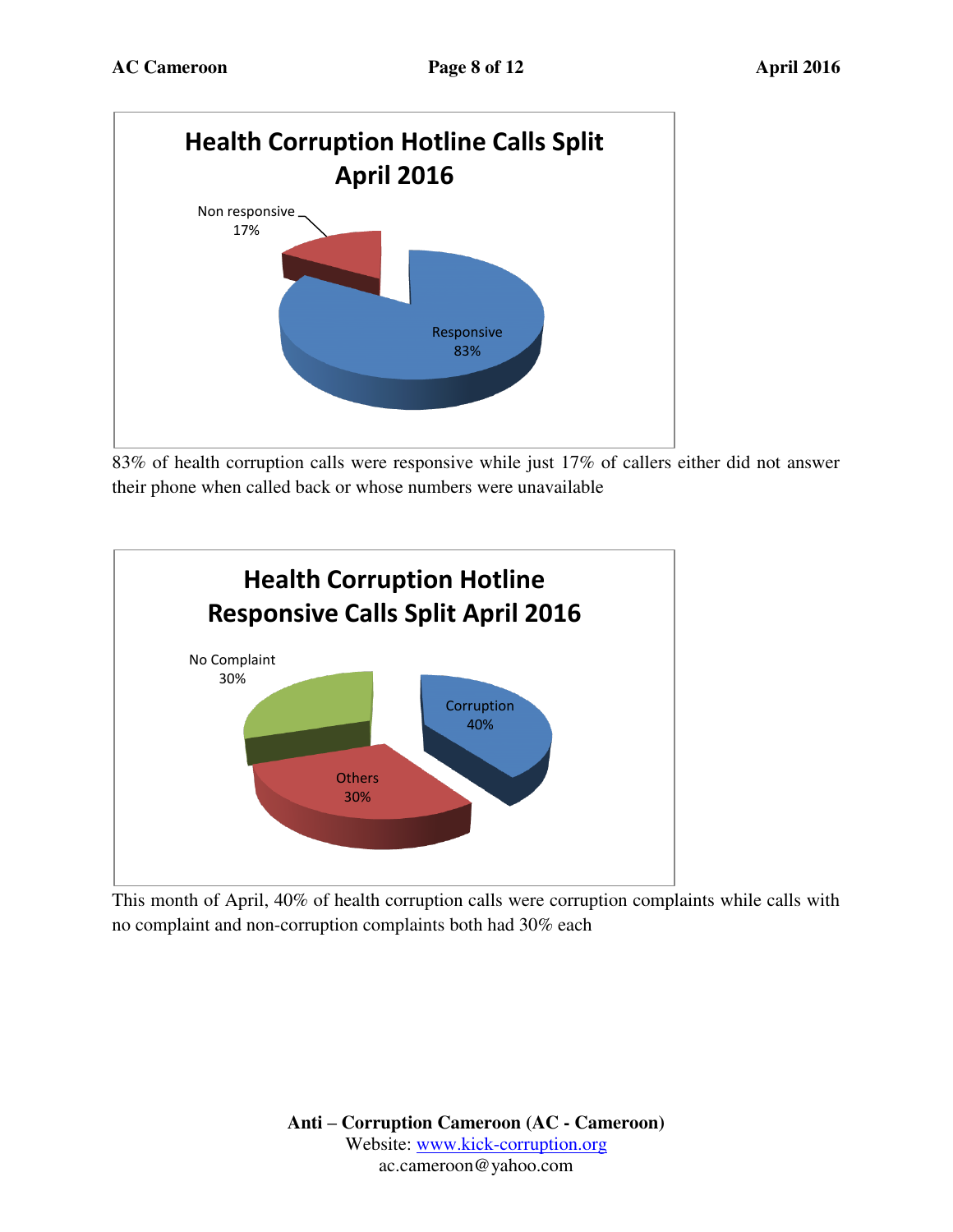

57% of complaints this month were corruption complaints while 43% were complaints not related to corruption



75% of beneficiaries complained of paying for subsidized malaria treatments this month while 25% had complaints against tuberculosis treatment and care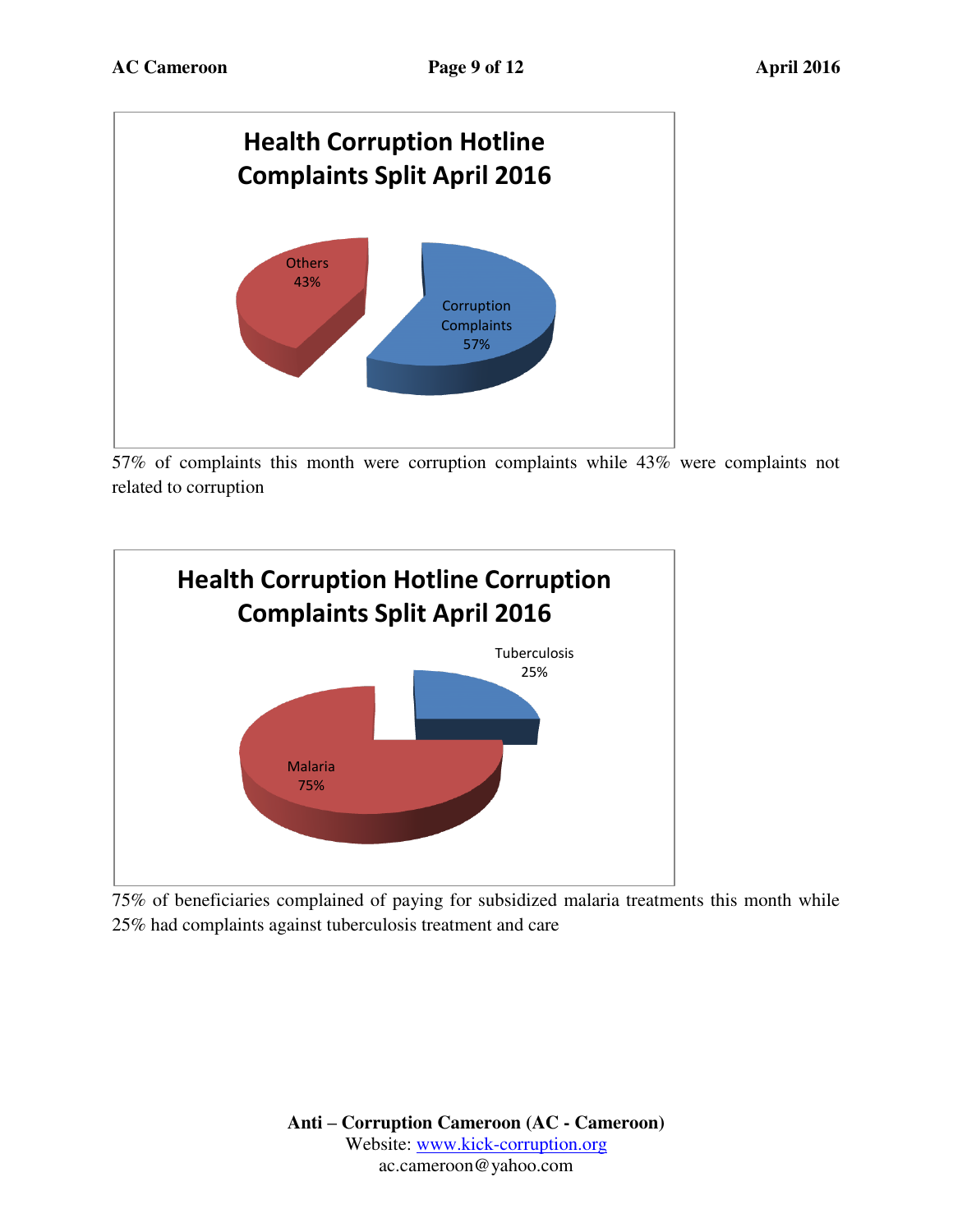### **Gender**



90% of callers this month were the male folk while the female gender represented just 10% of total calls

### **Age Range of Callers**



The adult age range had the highest number of calls representing 67%, followed by the youth age range with 22% and lastly, the elderly age range with 11%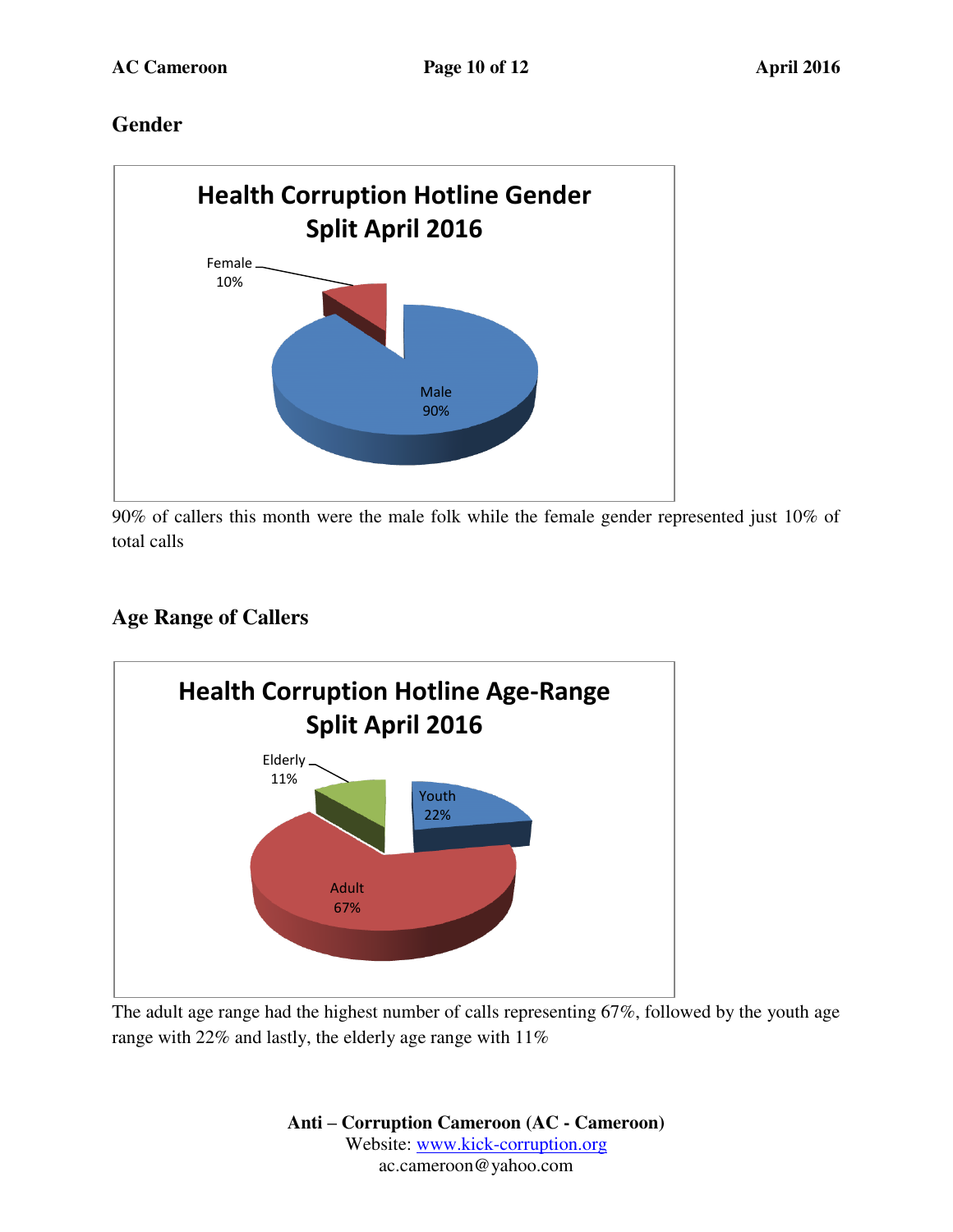#### **Regional Representation**



This month of April 2016, only four regions participated in calls. The South West region participated most representing 50% of total calls, followed by the North West region with 30%, and lastly, the West and East regions with 10% each